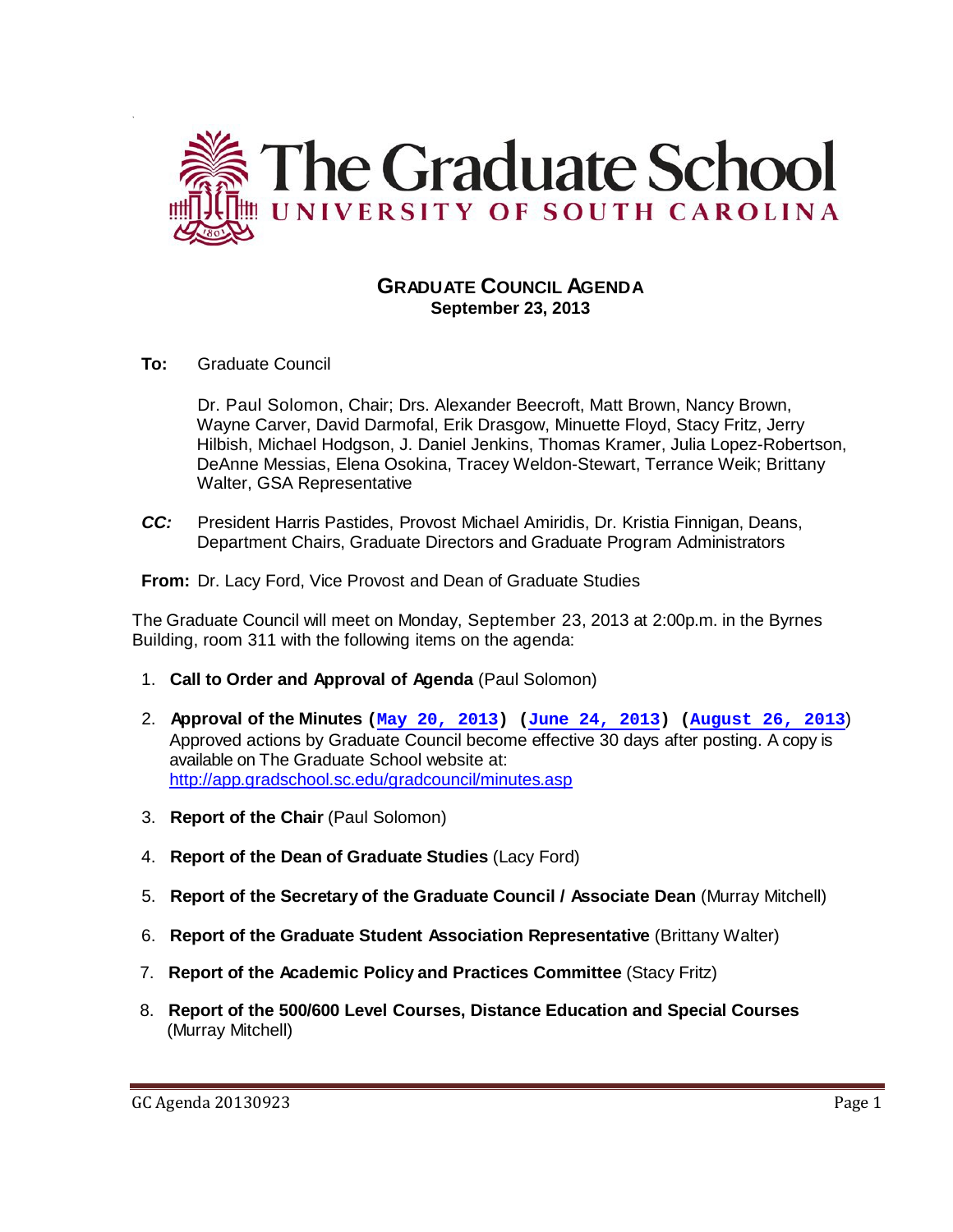## **500/600 Level Courses**

**New Course Proposal** BIOL 612

**New Course Proposal and DED** ENVR 531

**New Course Proposals** IBUS 541 IBUS 542 IBUS 543 IBUS 544

## **Distance Education Delivery**

ECIV 707 Management of Engineering Projects (3)

[Effective Term: Summer I 2013]

ECIV 708 Engineering Risk and Reliability (3)

[Effective Term: Summer I 2013]

ENVR 531 Sustainability Management and Leadership Strategy (3)

[Effective Term: Spring 2014]

SOWK J768 Crisis Intervention (3)

[Effective Term: Spring 2014]

### 9. **Fellowships and Scholarships Committee** (Wayne Carver)

10. **Report of Science, Math, and Related Professional Programs Committee** (DeAnne Messias)

## **ENGINEERING AND COMPUTING**

**New Course Proposal/Bulletin Change** ECIV 707 Management of Engineering Projects

The course Management of Engineering Projects focuses on using a system engineering approach for project management. Practical assignments are combined with accepted standards for managing and leading engineering projects. This includes topics such as risk, time and resources management of engineering projects among other subjects.

[Effective Term: Fall 2014]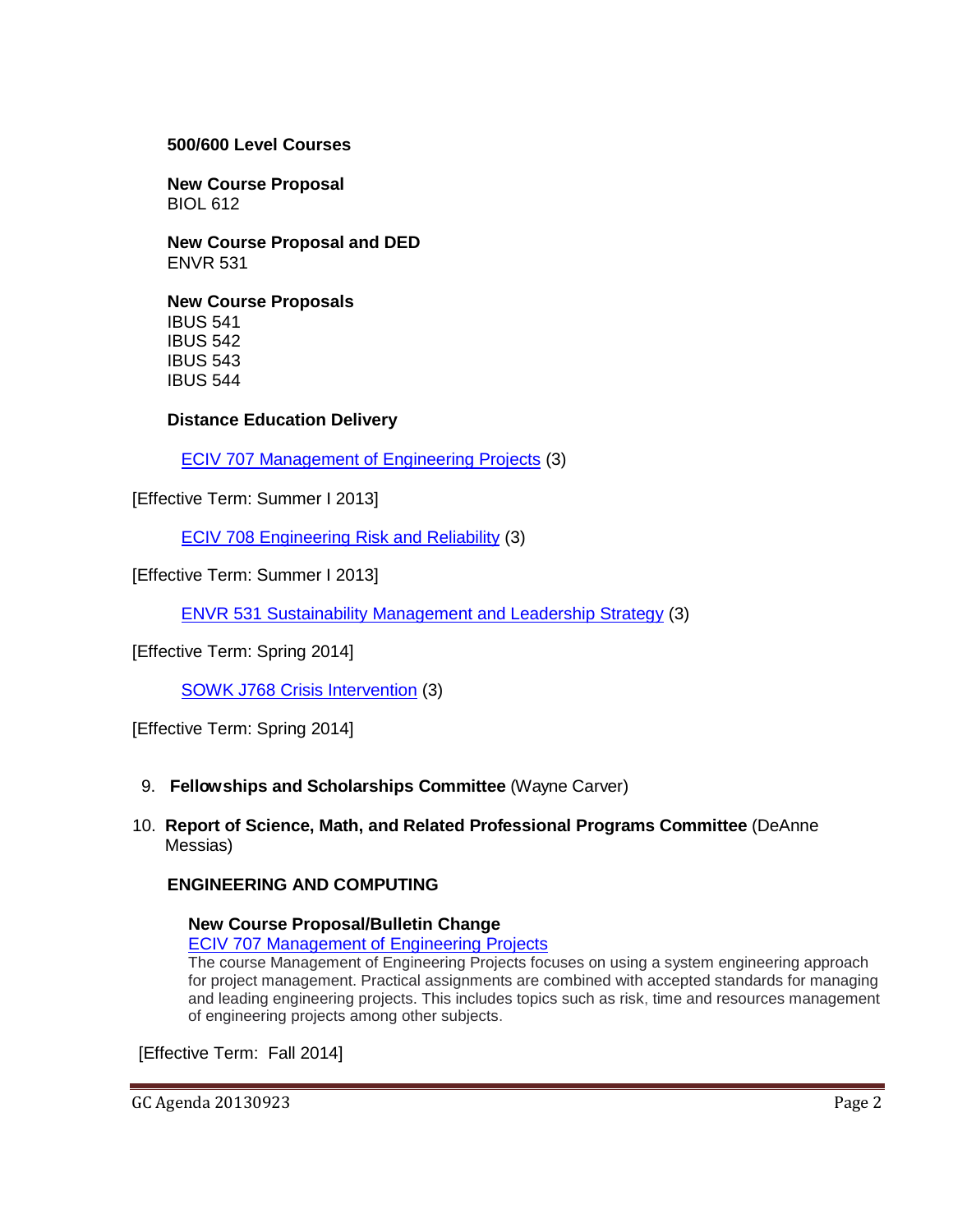# **New Course Proposal/Bulletin Change**

## ECIV 708 Engineering Risk and Reliability

The course covers the analysis of risk in engineering design. Risk analysis is presented in the context of reliability in engineering design including applications to mechanical and electrical systems. Concepts of failure modes are discussed. The effect of maintenance on reliability is presented along with discussions of life cycle costs.

## [Effective Term: Fall 2014]

## **Bulletin Change**

## MSN, Post Master's Certificate and DNP-AGACNP

Adult Gerontology Acute Care Nurse Practitioner (AGACNP). These emphasis areas name changes conform to the accrediting bodies and national certification changes in names for the specialty area of advanced practice nursing. The name changes must be present on the transcript to that students can sit for the national certification exams.

## [Effective Term: Fall 2014]

## **Bulletin Change**

## MSN, Post Master's Certificate and DNP-FNP

Family Nurse Practitioner (FNP). These emphasis areas name changes conform to the accrediting bodies and national certification changes in names for the specialty area of advanced practice nursing. The name changes must be present on the transcript to that students can sit for the national certification exams.

## [Effective Term: Fall 2014]

## **Bulletin Change**

### Certificate of Graduate Studies in Psychiatric Rehabilitation

From: NPSY 758 – Classification and Assessment of Mental Disorders (3) Classification of mental disorders using the DSM-IV, standard reference of the American Psychiatric Association, and the interpretation of formalized evaluations and appraisal techniques in achieving differential diagnoses.

Prerequisites: NPSY 757

To: NPSY 758 – Classification and Assessment of Mental Disorders (3) Classification of mental disorders using the DSM-5, standard reference of the American Psychiatric Association, and the interpretation of formalized evaluations and appraisal techniques in achieving differential diagnoses.

Prerequisites: NPSY 757

## [Effective Term: Fall 2014]

## **New Course Proposal**

ENHS 797 Global Environmental Health & Food Security

This is a graduate level course linking global health, environmental science and food security, with a focus on how these issues affect developing countries. The class will include weekly readings from the textbook, in class lectures focused on environmental processes, as well as discussions of the readings.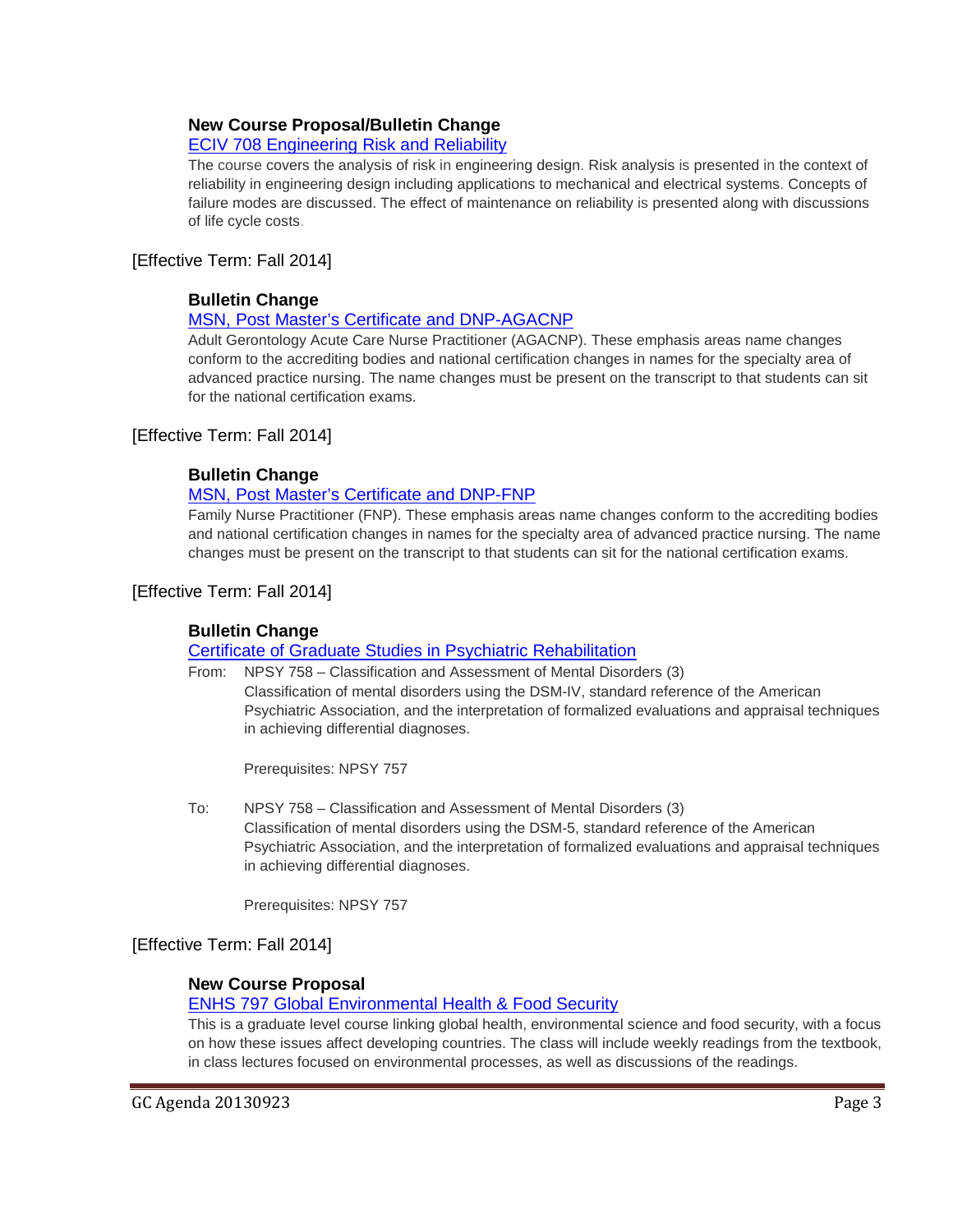### **ACADEMIC PROGRAM ACTION**

Statistics, Master of Science

# **ACADEMIC PROGRAM ACTION**

Statistics, Doctor of Philosophy

[Effective Term: Fall 2014]

11. **Report of the Humanities, Social Sciences, Education, and Related Professional Programs Committee** (J. Daniel Jenkins)

## **COLLEGE OF ARTS AND SCIENCES**

## *College of Education*

## **Academic Program Actions/Bulletin Change**

Secondary Education, M.T.

Changes to Secondary Program, MT Degree and Bulletin

- 1) Revision in program and bulletin to reflect accurate course prefix and number from EDTE 402 and EDTE 402P to EDSE 402, a course which combined and replaced EDTE 402 and 402P
- 2) Removal of listing of 6 possible electives from Secondary Education MT program and bulletin and replace with following wording: "one advisor approved 3-credit education elective" in order that students and advisors have more education electives (rather than just those listed) from which to make selections
- 3) Revision in program and bulletin to reflect an accurate course prefix and number from EDRD 730 to EDRD 730S; EDRD 730S is a secondary reading course.
- 4) The inclusion of media courses as an alternative to technology course as both media and technology courses are used to meet national program standards for  $21<sup>st</sup>$  century literacy learning.

[Effective Term: Fall 2014]

## **Course Change Proposal/Bulletin Change**

EDSE 775B Teaching Internship in High School History and Social Studies

Changes Prerequisites/Corequisites

From: Co-Req EDSE 784 and Pre-Req EDSE 775A

To: Co-Req EDSE 584 or EDSE 784 and Pre-Req EDSE 775A

## **Course Change Proposal/Bulletin Change**

EDSE 776B Teaching Internship in High School English

Changes Prerequisites/Corequisites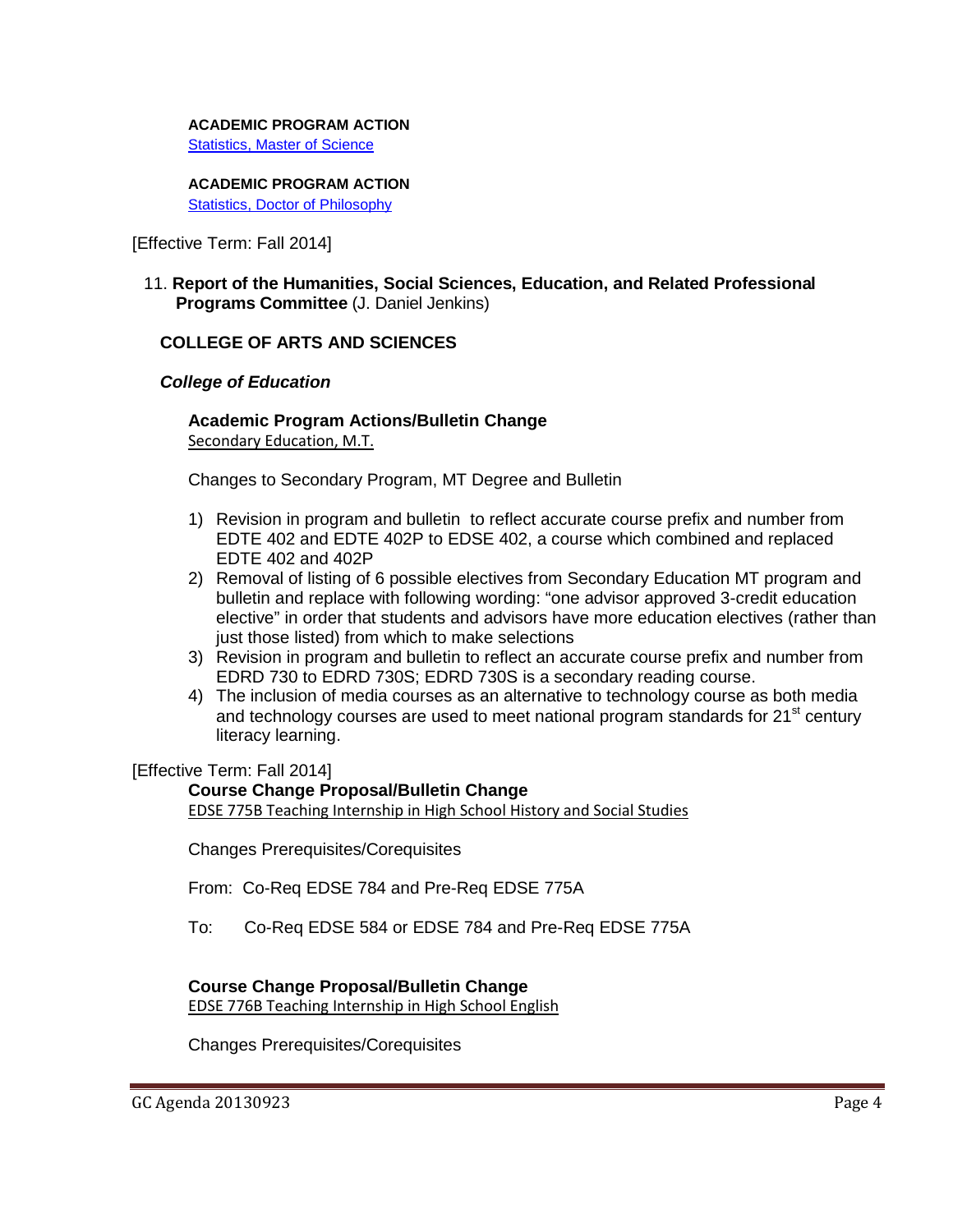From: Co-Req EDSE 784 and Pre-Req EDSE 776A

To: Co-Req EDSE 584 or EDSE 784 and Pre-Req EDSE 776A

## **Course Change Proposal/Bulletin Change**

EDSE 778B Teaching Internship in High School Math

Changes Prerequisites/Corequisites

From: Co-Req EDSE 784 and Pre-Req EDSE 778A

To: Co-Req EDSE 584 or EDSE 784 and Pre-Req EDSE 778A

# **Course Change Proposal/Bulletin Change**

EDSE 781B Teaching Internship in High School Science

Changes Prerequisites/Corequisites

From: Co-Req EDSE 784 and Pre-Req EDSE 781A

To: Co-Req EDSE 584 or EDSE 784 and Pre-Req EDSE 781A

**Course Change Proposal [LING 797 Technology in Foreign Language Education](http://gradschool.sc.edu/facstaff/gradcouncil/2013/LING%20797%20CCP%207-30-13_Redacted.pdf)**

**Academic Program Actions [APA, Termination of an Area of Emphasis](http://gradschool.sc.edu/facstaff/gradcouncil/2013/APA%20Termination%20of%20Area%20of%20Emphasis%207-31-13_Redacted.pdf)**

**Academic Program Actions [APA, EDST, Program Name and Program Curriculum Change](http://gradschool.sc.edu/facstaff/gradcouncil/2013/APA,%20Program%20Name%20Change_Redacted.pdf)**

**Academic Program Actions [Sociology MA and PhD](http://gradschool.sc.edu/facstaff/gradcouncil/2013/APA%20Sociology%20Program%20Curriculum%20Change_Redacted.pdf)**

**New Course Proposal [EDPY 704, The Field of Educational Psychology](http://gradschool.sc.edu/facstaff/gradcouncil/2013/EDPY%20704%20NCP%207-30-13_Redacted.pdf)**

**Course Change Proposal, Education [EDPY 752, Psychological Analysis of Instruction II](http://gradschool.sc.edu/facstaff/gradcouncil/2013/EDPY%20752%20CCP%207-30-13_Redacted.pdf)**

**Course Change Proposal**

**[EDPY 751, Psychological Analysis of Instruction I](http://gradschool.sc.edu/facstaff/gradcouncil/2013/EDPY%20751%20CCP%207-30-13_Redacted.pdf)**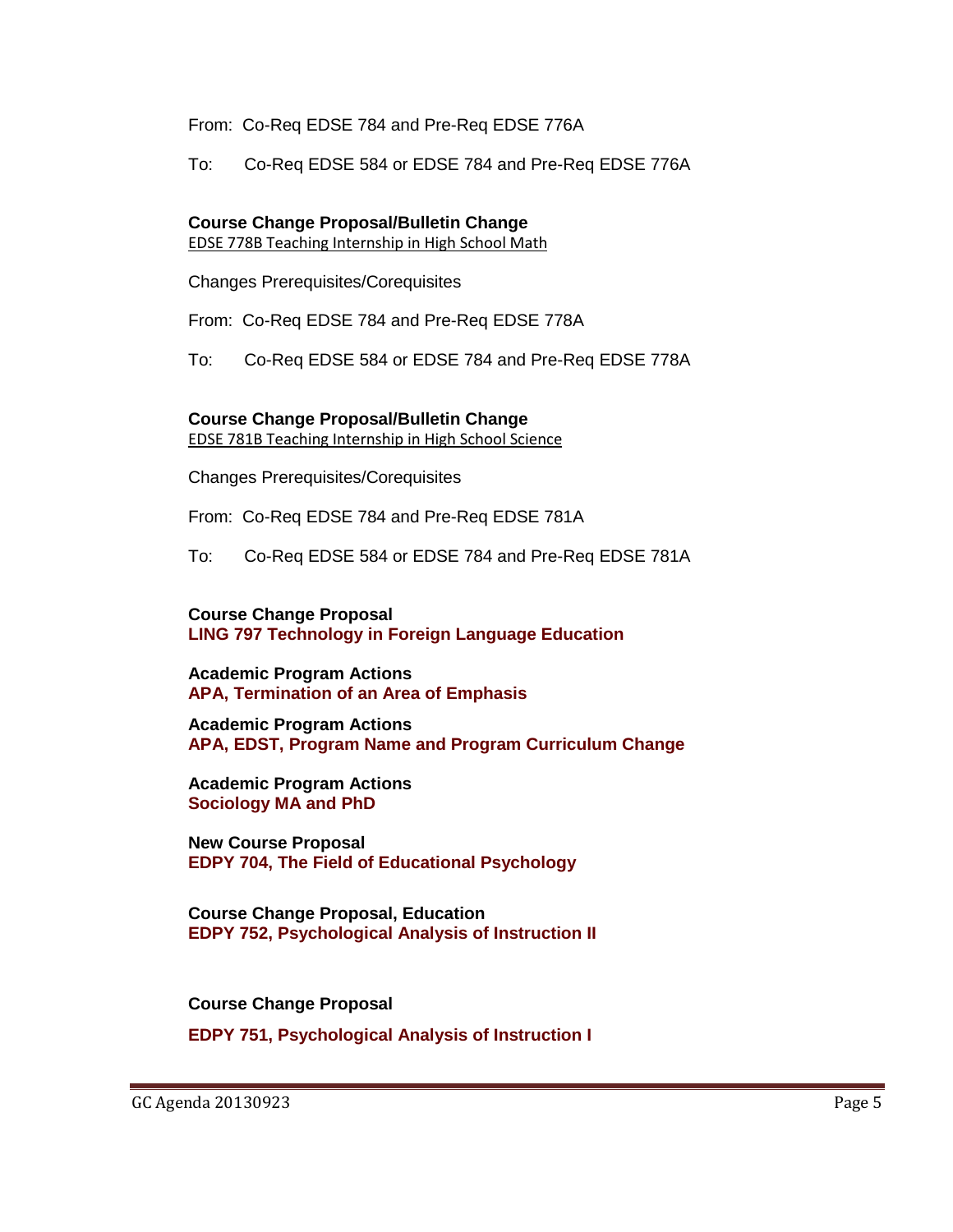**Course Change Proposal [EDPY 741, Cognition: Basic Processes](http://gradschool.sc.edu/facstaff/gradcouncil/2013/EDPY%20741%20CCP%207-30-13_Redacted.pdf)**

**Course Change Proposal [EDPY 706, Human Development and Learning Situations](http://gradschool.sc.edu/facstaff/gradcouncil/2013/EDPY%20706%20CCP%207-30-13_Redacted.pdf)**

**Course Change Proposal, Education EDRM 789, [Principles and Applications of Structural Equation Modeling](http://gradschool.sc.edu/facstaff/gradcouncil/2013/EDRM%20789%20CCP%207-30-13_Redacted.pdf)**

**Academic Program Actions [MS in Physical Education](http://gradschool.sc.edu/facstaff/gradcouncil/2013/MS%20in%20Physical%20Education%20APA%20BCH_Redacted.pdf)** 

**Course Change Proposal [PEDU 734 Advanced Assessment and Management of Athletic Injuries](http://gradschool.sc.edu/facstaff/gradcouncil/2013/PEDU%20734%20CCP%204-2-13_Redacted.pdf)** 

**Course Change Proposal [PEDU 735 Contemporary Issues in Athletic Training](http://gradschool.sc.edu/facstaff/gradcouncil/2013/PEDU%20735%20Contemporary%20Issues%20in%20Athletic%20Training%20CCP%20BCH_Redacted%208-1-13.pdf)** 

**Course Change Proposal [PEDU 736 Advanced Treatment and Rehabilitation of Athletic Injuries](http://gradschool.sc.edu/facstaff/gradcouncil/2013/PEDU%20736%20Advanced%20Treatment%20and%20Rehabilitation%20of%20Athletic%20Injuries%20CCP%20BCH%208-1-13.pdf)** 

**Course Change Proposal [PEDU 737 Current Research in Athletic Training Education](http://gradschool.sc.edu/facstaff/gradcouncil/2013/PEDU%20737%20Current%20Research%20in%20Athletic%20Training%20Education%20CCP%20BCH%208-1-13.pdf)** 

**Course Change Proposal [PEDU 770 Research Methods in Physical Education](http://gradschool.sc.edu/facstaff/gradcouncil/2013/PEDU%20770%20Research%20Methods%20in%20Physical%20Education%20CCP%20BCH.pdf)** 

**Course Change Proposal [PEDU 798 Project in Physical Education](http://gradschool.sc.edu/facstaff/gradcouncil/2013/PEDU%20798%20Project%20in%20Physical%20Education%20CCP%20BCH.pdf)** 

**Course Change Proposal [PEDU 799 Thesis Preparation](http://gradschool.sc.edu/facstaff/gradcouncil/2013/PEDU%20799%20Thesis%20Preparation%20CCP%20BCH.pdf)** 

**New Course Proposal [ATEP 733 Evidence-Based Practice in Medical Emergencies](http://gradschool.sc.edu/facstaff/gradcouncil/2013/ATEP%20733%20Evidence%20Based%20Practice%20in%20Medical%20Emergencies%20NCP.pdf)** 

**New Course Proposal [ATEP 738 Advanced Athletic Training Practicum I](http://gradschool.sc.edu/facstaff/gradcouncil/2013/ATEP%20738%20Advanced%20Athletic%20Training%20Practicum%20I%20NCP.pdf)** 

**New Course Proposal [ATEP 739 Advanced Clinical Practicum in Athletic Training II](http://gradschool.sc.edu/facstaff/gradcouncil/2013/ATEP%20739%20Advanced%20Clinical%20Practicum%20in%20Athletic%20Training%20II%20NCP.pdf)** 

**New Course Proposal [ATEP 740 Evidence-Based Practice in Weight Management Assessment](http://gradschool.sc.edu/facstaff/gradcouncil/2013/ATEP%20740%20Evidenced%20Based%20Practice%20in%20Weight%20Management%20Assessment%20NCP.pdf)** 

[Effective Term: Fall 2014]

#### *School of Music*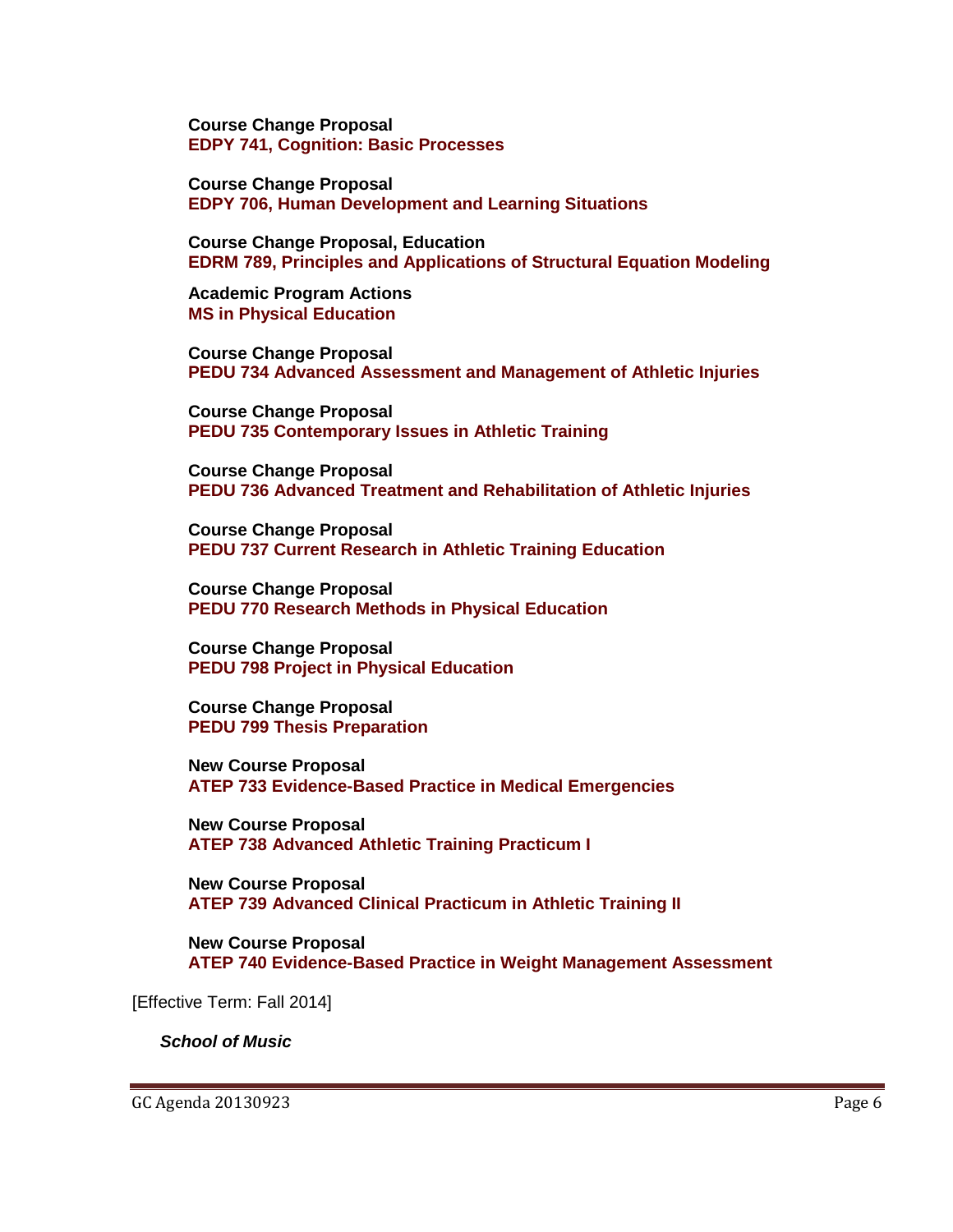### **New Course Proposal**

MUSC 770 Suzuki String Pedagogy I

An examination of Shin'ichi Suzuki's philosophy and approach to Talent Education, parent education, laying the foundation (pre-twinkle) for studies in literature and techniques in Suzuki Violin books 1 and 2. Congruent with Suzuki Association of the American guidelines. Congruent with guidelines of the Suzuki Association of the Americans.

### **New Course Proposal**

MUSC 771 Suzuki String Pedagogy II

An examination of the teaching points in Suzuki Violin books 3 and 4, including scales, arpeggios, etudes, and other supplementary material. Congruent with guidelines of the Suzuki Association of the Americans.

#### **New Course Proposal**

MUSC 784 Suzuki Practicum I

Practical application of the teaching points in Suzuki Violin books 1 and 2, including observations of lessons and supervised teaching.

#### **New Course Proposal** MUSC 785 Suzuki Practicum II

Practical application of the teaching points in Suzuki Violin books 3 and 4, including observations of lessons and supervised teaching.

Academic Program Actions **[Master of Music APA BCH JUS](http://gradschool.sc.edu/facstaff/gradcouncil/2013/Master%20of%20Music%20Violin%20Pedagogy%20APA_Redacted.pdf)** 

[Effective Term: Fall 2014]

*English Language and Literature*

#### **Course Change Proposal** SPCH 796 Special Projects

Title Change: From: Special Projects To: Independent Study in Speech Communication, Rhetoric and Performance

[Effective Term: Fall 2014]

## **Course Change Proposal**

SPCH 797 Special Projects

Title Change: From: Special Projects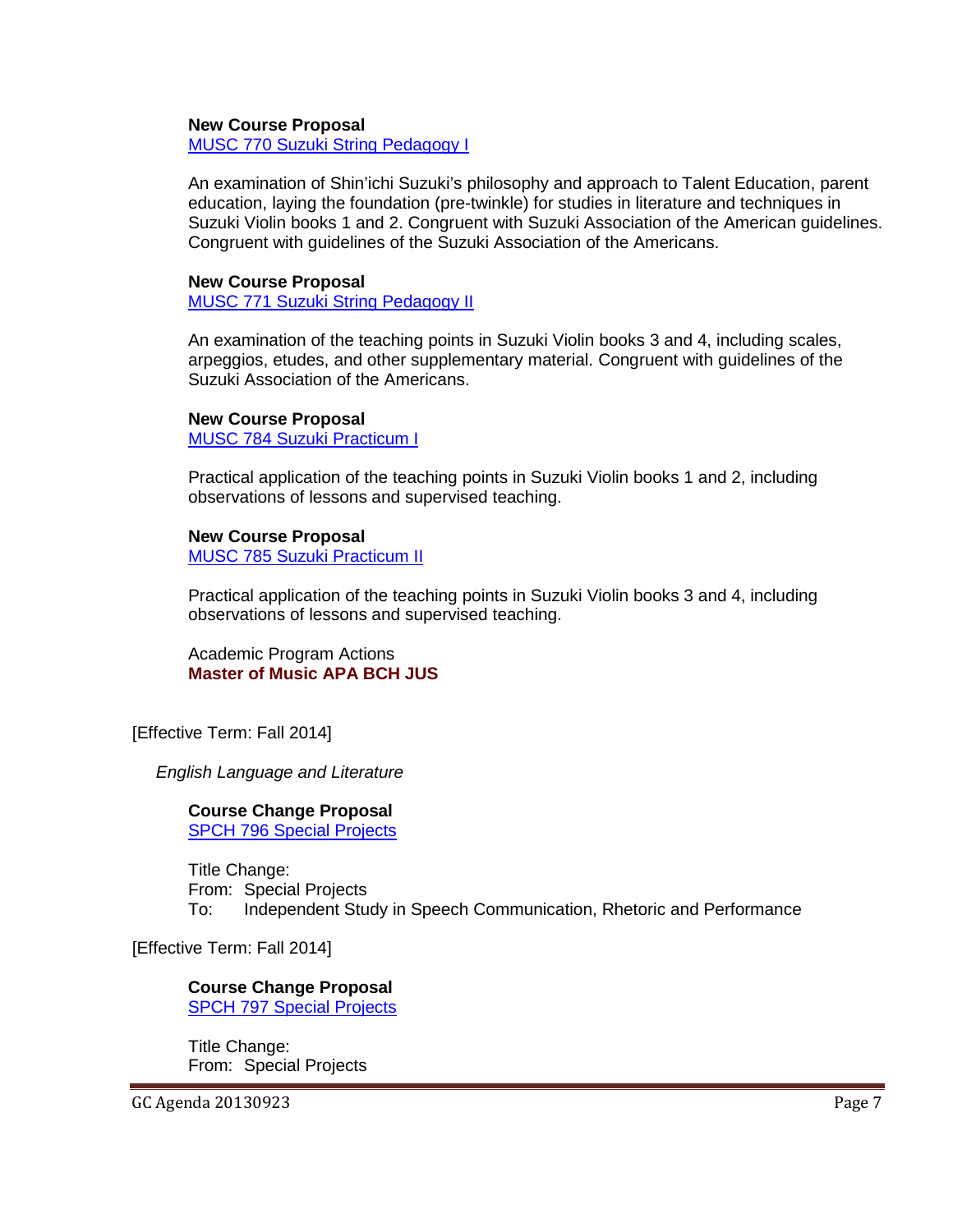To: Special Projects in Speech Communication, Rhetoric and Performance

[Effective Term: Fall 2014]

## New **Course Proposal**

SPCH 761 Ethics and Politics of Rhetoric

Examination of the ethical and political commitments in the rhetorical tradition. Emphasis on the intersection of rhetorical scholarship and issues in communication ethics and their implications for political rhetoric.

[Effective Term: Fall 2014]

## New **Course Proposal**

SPCH 764 Rhetoric, Violence, and the Discourse of Human Rights

Advanced study of the rhetorical violence that attends the human condition and its attempted redress through discourses of human rights. Special attention devoted to theories of violence and critical interpretation of legal discourse, human rights doctrine and humanitarian advocacy.

[Effective Term: Fall 2014]

**Course Change Proposal** SPCH 790 Topics in Speech Communication

Title Change: From: Topics in Speech Communication To: Special Topics in Speech Communication, Rhetoric, and Performance

[Effective Term: Fall 2014]

Course Change Proposal **[SPCH 700 Introduction to the Advanced Study of Speech Communication and](http://gradschool.sc.edu/facstaff/gradcouncil/2013/814%20CCP%20SPCH%20700%20BCH%20JUS_Redacted.pdf)  [Rhetoric](http://gradschool.sc.edu/facstaff/gradcouncil/2013/814%20CCP%20SPCH%20700%20BCH%20JUS_Redacted.pdf)**

Course Change Proposal **[SPCH 701 Pedagogies of Speech Communication and Rhetoric](http://gradschool.sc.edu/facstaff/gradcouncil/2013/814%20CCP%20SPCH%20701%20BCH%20JUS_Redacted.pdf)**

Course Change Proposal **[SPCH 702 Directing Debate and Forensics \(Course Deletion request\)](http://gradschool.sc.edu/facstaff/gradcouncil/2013/814%20CCP%20SPCH%20702%20JUS_Redacted.pdf)**

Course Change Proposal **[SPCH 712 Studies in the Rhetoric of Science and Technology](http://gradschool.sc.edu/facstaff/gradcouncil/2013/814%20CCP%20SPCH%20712%20BCH%20JUS_Redacted.pdf)**

**Course Change Proposal [SPCH 736 Critical Theory and Rhetoric](http://gradschool.sc.edu/facstaff/gradcouncil/2013/814%20NCP%20SPCH%20736%20JUS_Redacted.pdf)**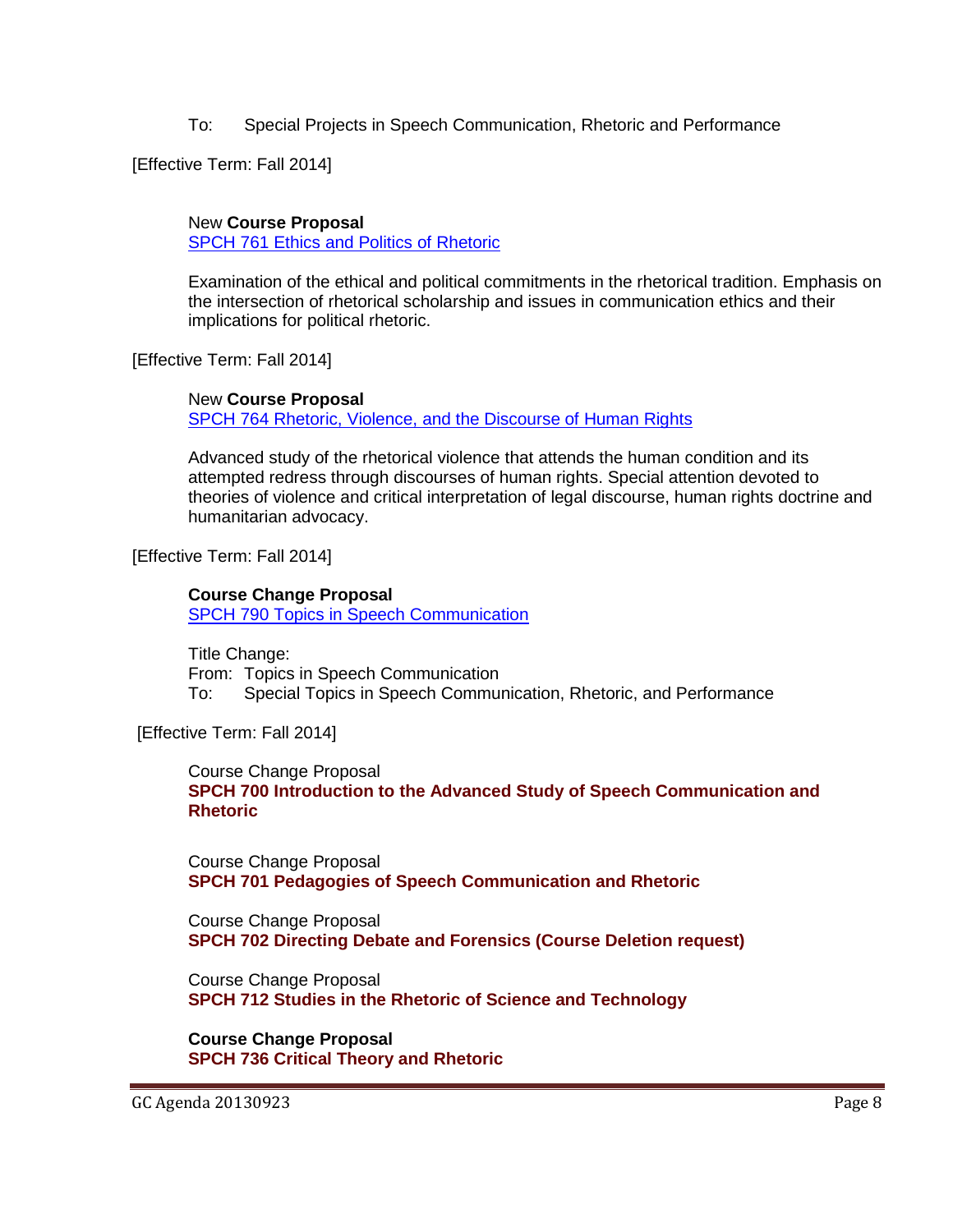**Course Change Proposal [SPCH 741 Theory and Practice of Rhetorical Criticism](http://gradschool.sc.edu/facstaff/gradcouncil/2013/814%20CCP%20SPCH%20741%20BCH%20JUS_Redacted.pdf)**

**Course Change Proposal [SPCH 744 Public Advocacy and Civil Society](http://gradschool.sc.edu/facstaff/gradcouncil/2013/814%20CCP%20SPCH%20744%20BCH%20JUS_Redacted.pdf)**

**Course Change Proposal [SPCH 746 Rhetoric of Movements](http://gradschool.sc.edu/facstaff/gradcouncil/2013/814%20CCP%20SPCH%20746%20%20BCH%20JUS_Redacted.pdf)**

**Course Change Proposal [SPCH 747 Rhetorical Power, Institutional Discourse and Recognition](http://gradschool.sc.edu/facstaff/gradcouncil/2013/814%20NCP%20SPCH%20747%20JUS_Redacted.pdf)**

**Course Change Proposal [SPCH 749 Performance and Cultural Studies](http://gradschool.sc.edu/facstaff/gradcouncil/2013/814%20CCP%20SPCH%20749%20BCH%20JUS_Redacted.pdf)**

**Course Change Proposal [SPCH 751 Performance Criticism](http://gradschool.sc.edu/facstaff/gradcouncil/2013/814%20NCP%20SPCH%20751%20JUS_Redacted.pdf)**

**New Course Proposal [SPCH 755 Theories of Performance, Representation and Advocacy](http://gradschool.sc.edu/facstaff/gradcouncil/2013/814%20NCP%20SPCH%20755%20JUS_Redacted.pdf)**

**New Course Proposal [SPCH 760 Theories of Public Argumentation](http://gradschool.sc.edu/facstaff/gradcouncil/2013/814%20CCP%20SPCH%20760%20BCH%20JUS_Redacted.pdf)**

**Course Change Proposal [SPCH 799 Thesis Preparation](http://gradschool.sc.edu/facstaff/gradcouncil/2013/815%20spch%20799%20Thesis%20Preparation%20ccp_Redacted.pdf)**

**Course Change Proposal [SPCH 794 Crosslisted with ENGL 794 Contemporary Rhetorical Theory](http://gradschool.sc.edu/facstaff/gradcouncil/2013/815%20spch-engl%20794%20crosslist%20ccp_Redacted.pdf)**

**Course Change Proposal [SPCH 793 Crosslisted with ENGL 793 Medieval to Modern Rhetorical](http://gradschool.sc.edu/facstaff/gradcouncil/2013/815%20spch-engl%20793%20crosslist%20ccp_Redacted.pdf)** 

Course Change Proposal **[SPCH 792 Crosslisted with ENGL 792 Classical Rhetoric](http://gradschool.sc.edu/facstaff/gradcouncil/2013/815%20spch-engl%20792%20crosslist%20ccp_Redacted.pdf)**

*Department of Psychology*

Course Change Proposal **[PSYC 827 Applied Individual and Couples Psychotherapy](http://gradschool.sc.edu/facstaff/gradcouncil/2013/PSYC%20827%20CCP%207-30-13_Redacted.pdf)**

Course Change Proposal **[PSYC 835 Advanced Psychotherapy Practicum](http://gradschool.sc.edu/facstaff/gradcouncil/2013/PSYC%20835%20CCP%207-30-13_Redacted.pdf)**

*College of Journalism and Mass Communications*

New Course Proposal